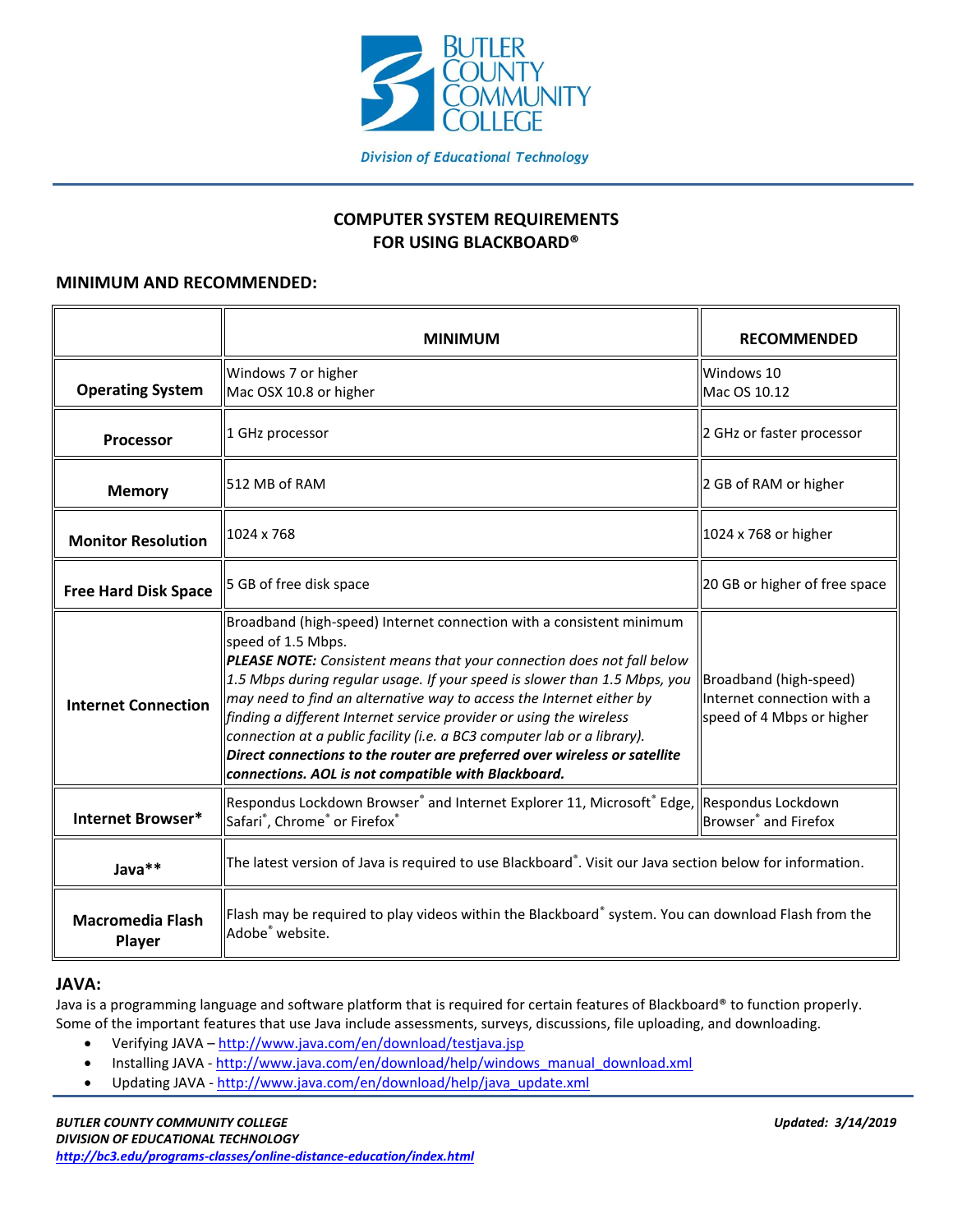

## **Division of Educational Technology**

## **BROWSER CHECK:**

To ensure your system is compatible with Blackboard®, run the [Browser and Operating System Check.](https://help.blackboard.com/Learn/Student/Getting_Started/Browser_Support/Browser_Checker) This page will test your computer for up-to-date browsers, plugins, and other software necessary for working in Blackboard®. [https://help.blackboard.com/Learn/Student/Getting\\_Started/Browser\\_Support/Browser\\_Checker](https://help.blackboard.com/Learn/Student/Getting_Started/Browser_Support/Browser_Checker)

## **ADDITIONAL FREE PLUGINS OR PLAYERS:**

- Adobe® Acrobat Reader <https://get.adobe.com/reader/>
- Microsoft® Office 365 *(free for students)* –. [https://bc3.edu/services/technology/instructions\\_handouts/HOW%20TO%20INSTALL%20OFFICE%20365.pdf](https://bc3.edu/services/technology/instructions_handouts/HOW%20TO%20INSTALL%20OFFICE%20365.pdf)
- Macromedia Shockwave® Player <https://get.adobe.com/shockwave>
- QuickTime® Player <http://www.apple.com/quicktime/download/>
- VLC® Media Player <http://www.videolan.org/vlc/>
- Adobe® Flash Player <https://get.adobe.com/flashplayer/>
- RealPlayer® <http://www.real.com/#basicModal>
- Windows Media Player® <http://windows.microsoft.com/en-us/windows/download-windows-media-player>

## **PLEASE NOTE:**

- The use of Wi-Fi and hot spot connections could result in slowness, errors, timeouts and access problems when accessing Blackboard® course materials and taking exams.
- The use of public access internet or computers (i.e., Restaurants and libraries) may result in slowness, timeouts or access problems when accessing Blackboard course materials and/or exams. Public access computers may not permit any access to certain course materials or software due to security limitations. (i.e., Respondus LockDown Browser®)
- Students need to have access to a PC or Mac computer but may use a mobile device such as a phone or tablet as a secondary means to access Blackboard via the Blackboard® mobile app. However, course materials and/or exams may be limited on mobile devices unless otherwise specified by instructor.

#### **ADDITIONAL MATERIALS:**

A webcam and microphone will be required for all online courses, and may be required for hybrid courses. Additional software may be required. On-campus access will not be available for all software, for example, QuickBooks®.

#### *PLEASE NOTE: Additional costs for proctoring services or use of other technologies and practices may apply and notice of such costs are provided to students at the time of registration. Costs may vary.*

#### **INTERNET BROWSER\*\*:**

Generally, it is a good idea to have multiple browsers installed on your system for a couple of reasons. First, you always want a plan B. If you are trying to perform time sensitive tasks in Blackboard®, you do not want to waste time troubleshooting your browser or downloading a new browser. Having multiple browsers already installed allows you to switch quickly to a different browser when you have a browser related issue.

Second, it helps to rule out browser related issues. If you are having problems in one browser and not another, then you know there is something going on with your browser or its settings. If you are having the same problem in multiple browsers, then you will know that it is either a system issue or something related to Blackboard®.

Blackboard® tests and validates four primary browsers. This includes browsers that follow a traditional software update path with periodic releases of new versions as Generally Available, typically tied to a particular operating system (OS):

• [Safari](https://support.apple.com/downloads/safari) from Apple<sup>®</sup> [\(https://support.apple.com/downloads/safari\)](https://support.apple.com/downloads/safari)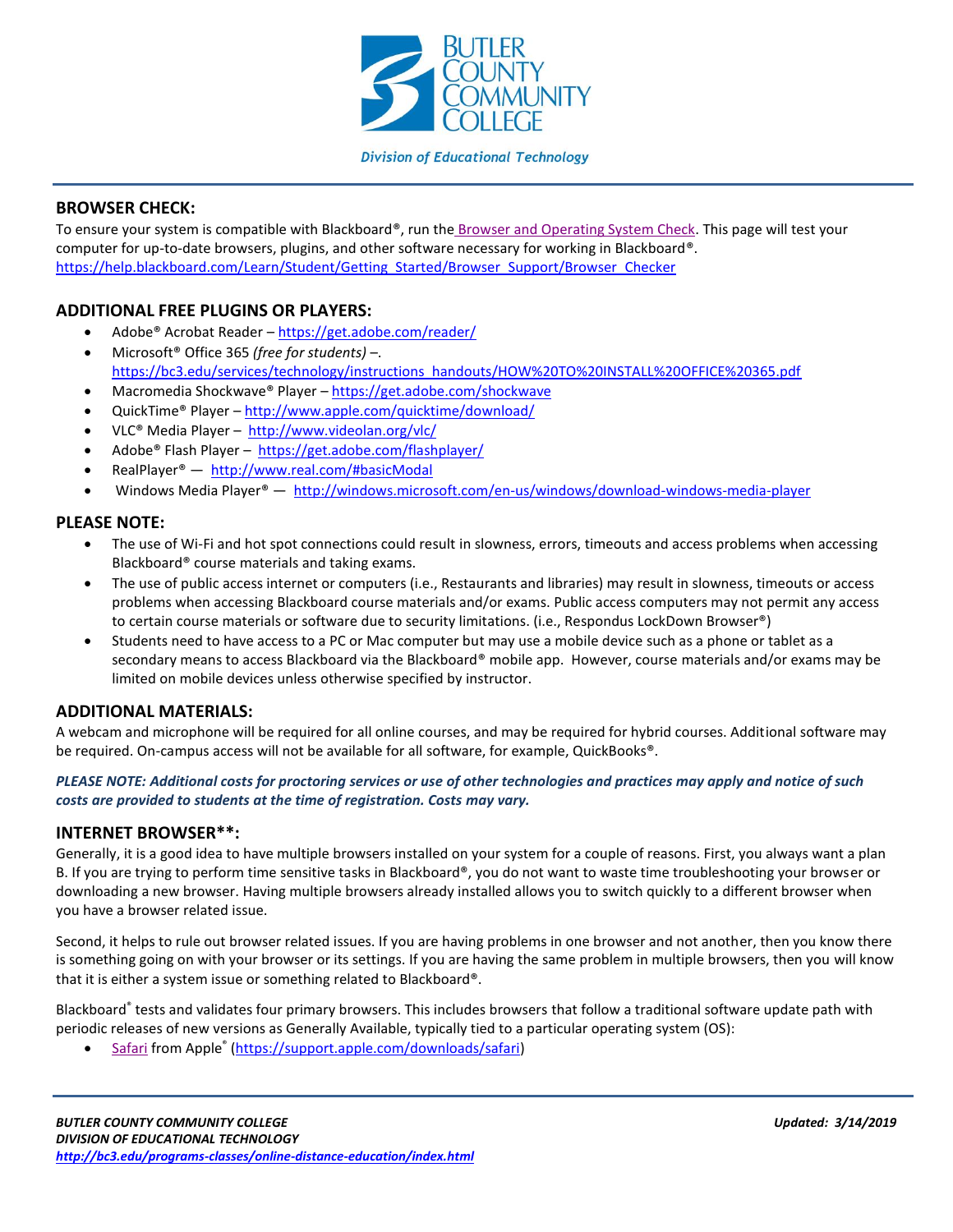

#### **Division of Educational Technology**

This also includes three browsers that follow a cross-operating system, channel-based rapid software update path:

- [Edge](http://www.intowindows.com/how-to-reinstall-microsoft-edge-in-windows-10/) from Microsoft® [\(https://www.intowindows.com/how-to-reinstall-microsoft-edge-in-windows-10/](https://www.intowindows.com/how-to-reinstall-microsoft-edge-in-windows-10/) *- This can only be installed on computers with the Windows 10 Operating System.)*
- [Firefox](https://www.mozilla.org/) from Mozilla<sup>®</sup> [\(https://www.mozilla.org/en-US/\)](https://www.mozilla.org/en-US/)
- [Chrome](https://www.google.com/chrome) from Google® [\(https://www.google.com/chrome/\)](https://www.google.com/chrome/)
- [Internet Explorer 11](https://support.microsoft.com/en-us/help/17621)</u> from Microsoft<sup>®</sup> [\(https://support.microsoft.com/en-us/help/17621/internet-explorer-downloads\)](https://support.microsoft.com/en-us/help/17621/internet-explorer-downloads)

Some configuration options for Internet Explorer might make some features of Blackboard<sup>®</sup> difficult to use. To learn more, see Internet Explorer Security Zones and Compatibility View topics on the web site. We do NOT recommend that students use Internet Explorer with Blackboard<sup>®</sup> due to the security and other features that interact negatively with the system.

Links to the vendor sites for the browsers are included in this topic. To learn more about Blackboard®'s general browser support policy as well as information about JavaScript, Cookies, and other software, see the Browser Support Policy topic on the web site. \*\*Some exams require that you use the Respondus Lockdown Browser©. *This browser is only used for exam purposes*.

## **LOCKDOWN BROWSER SYSTEM REQUIREMENTS:**

<http://www.respondus.com/products/lockdown-browser/requirements.shtml>

To download and install the Respondus LockDown Browser©, go to [Third Party Applications & Support](https://bc3.edu/services/technology/third-party-support.html) on the BC3 Website. [\(http://bc3.edu/services/technology/third-party-support.html\)](http://bc3.edu/services/technology/third-party-support.html)

*PLEASE NOTE: It is not recommended to use cell phone browsers to submit course work or take exams as unexpected results may occur. Blackboard® does provide an app for Android, Blackberry and iPhone OS called Mobile Learn, but unless the exam is setup for the mobile app, the exam will not work.*

# **BROWSER SETTINGS: (must have all settings where appropriate)**

Regardless of the browser used, Blackboard® requires the use of session cookies and JavaScript enabled in the user's browser to provide the right experience for teaching and learning. Additional acceptance of persistent cookies or third-party cookies may be required for some features to function correctly, including WebDAV access to course files or content collection files.

- JavaScript Enabled
- Cookies Enabled
- Trusted Sites–add BC3, Blackboard®, Respondus2.com and Respondus.com
- Security –set to low or medium-low
- Popup Blockers Disabled or add BC3, Blackboard®, MyBC3 Portal and Respondus® to ALLOWED sites

| <b>BROWSERS</b>                 | <b>SETTINGS</b>                                                                                                                                                                                                                                                              |  |
|---------------------------------|------------------------------------------------------------------------------------------------------------------------------------------------------------------------------------------------------------------------------------------------------------------------------|--|
|                                 | NOTE: for Mac OS X browsers, access preferences via the Application Menu (ex. Firefox > Preferences).                                                                                                                                                                        |  |
| Mozilla Firefox<br>(PC and Mac) | <b>Enable Cookies:</b> Tools > Options > Privacy > History pane: Use custom settings for history > Cookies > select<br>"Accept cookies from sites" and "Accept third-party cookies." OK back to browser.                                                                     |  |
|                                 | Enable JavaScript: Tools > Options > Content > check the "Enable JavaScript" box. OK back to browser.                                                                                                                                                                        |  |
|                                 | Get new page each visit: Tools > Options > Privacy > History pane: Use custom settings for history > select<br>"Clear history when Firefox closes". Click Settings and select "Cache." OK and OK back to browser.                                                            |  |
|                                 | <b>Popup Blocker Settings:</b> Tools > Options > Content > Click the "Exceptions" button next to Block Pop-up<br>Windows > Add bc3.edu, blackboard.bc3.edu and Respondus.com (or Respondus2.com for the<br>Chrome Beta version) > Click Allow and Close. OK back to browser. |  |
|                                 | <b>Clear Browser Cache:</b> Tools > Clear Recent History > Select Cache. OK back to browser.                                                                                                                                                                                 |  |